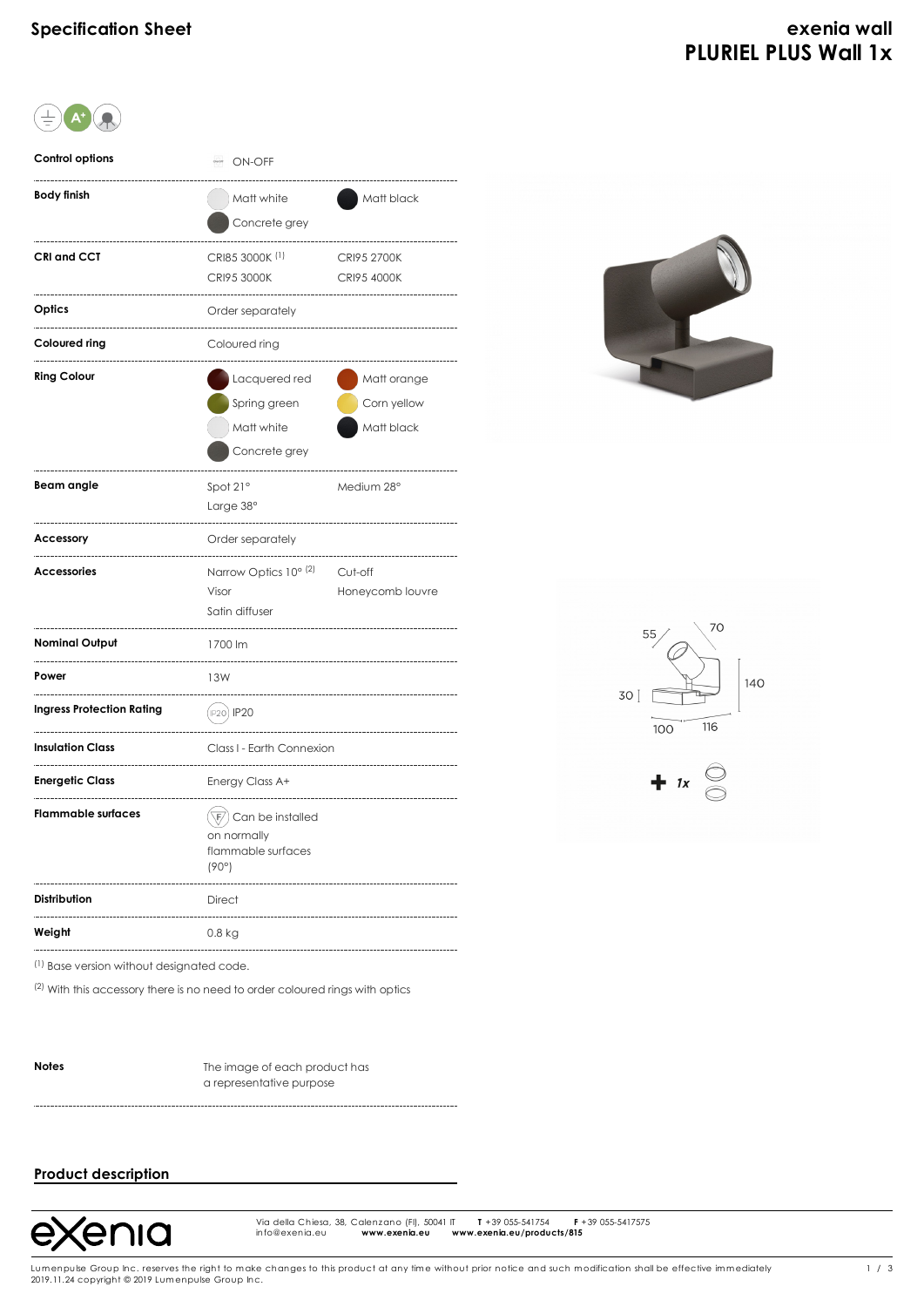# **Specification Sheet exenia wall PLURIEL PLUS Wall 1x**

LED wall or ceiling luminaire with a single adjustable spotlight with proprietary joint allowing for 350° horizontal and +90°/-90° vertical adjustment. The body is manufactured from die-cast aluminium alloy 6060 with heat dissipating function. Wall fixings with nylon plugs. Optics available in Spot (29°), Medium (47°) and Large (53°). Optics come complete with a decorative ring that is available in seven liquid-coated finish options. The luminaire is available in matte white, matte black and concrete grey. Accessories include narrow optics attachment, honeycomb louvre and satin diffuser. Supplied in 3000K and CRI85 as standard. Available in CRI95, 2700K, 4000K. Ingress protection of IP20.

# **Photometric information**







Via della Chiesa, 38, Calenzano (FI), 50041 IT **T** +39 055-541754 **F** +39 055-5417575<br>info@exenia.eu **www.exenia.eu www.exenia.eu/products/815** info@exenia.eu **www.exenia.eu www.exenia.eu/products/815**